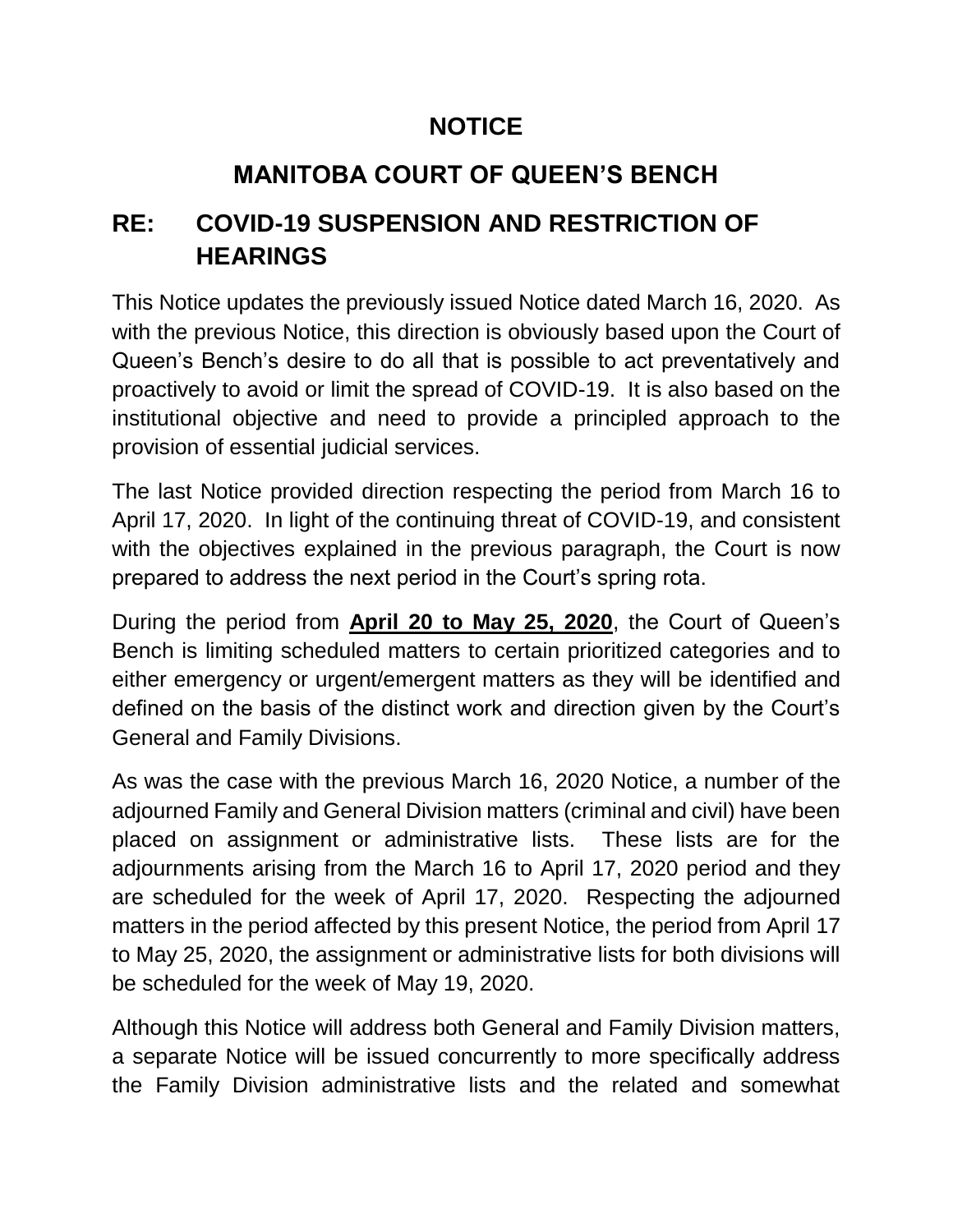modified (from the last Notice), service the Family Division will provide during the period of April 20 to May 25, 2020. Similarly, an additional and separate Notice will be issued concurrent with this Notice that will provide further detail concerning the civil administrative/assignment lists in the General Division.

## **General Division:**

- Criminal Matters
	- o Trials, *voir dires*, and criminal motions
		- o All non-custody matters will be adjourned to a special assignment list presently scheduled for May 21, 2020, at 9:30 a.m. That date is subject to change.
		- o Bails and Bail Reviews This court will continue to function subject to what should be the now customized practice of the accused appearing by video from the institution and counsel attending by teleconference.
		- o Estreatals, and summary conviction appeals are adjourned *sine die*, and counsel should contact Marina O'Leary to reset these dates when the Court reopens.
		- o All pre-trials and case management conferences are adjourned *sine die*. After May 22, 2020, counsel or a party may contact the trial coordinator to schedule a new date.
		- o For in-custody matters, the trial dates remain set, and it should be expected the matter will proceed.
- Civil Matters
	- o All civil trials will be adjourned to a special assignment list presently scheduled for May 21, 2020, at 9:30 a.m. That date is subject to change.
	- o All contested civil motions and applications presently scheduled are adjourned *sine die*. After May 22, 2020, counsel or a party may contact the civil motion coordinator to schedule a new hearing date, subject to evolving information in respect to this virus.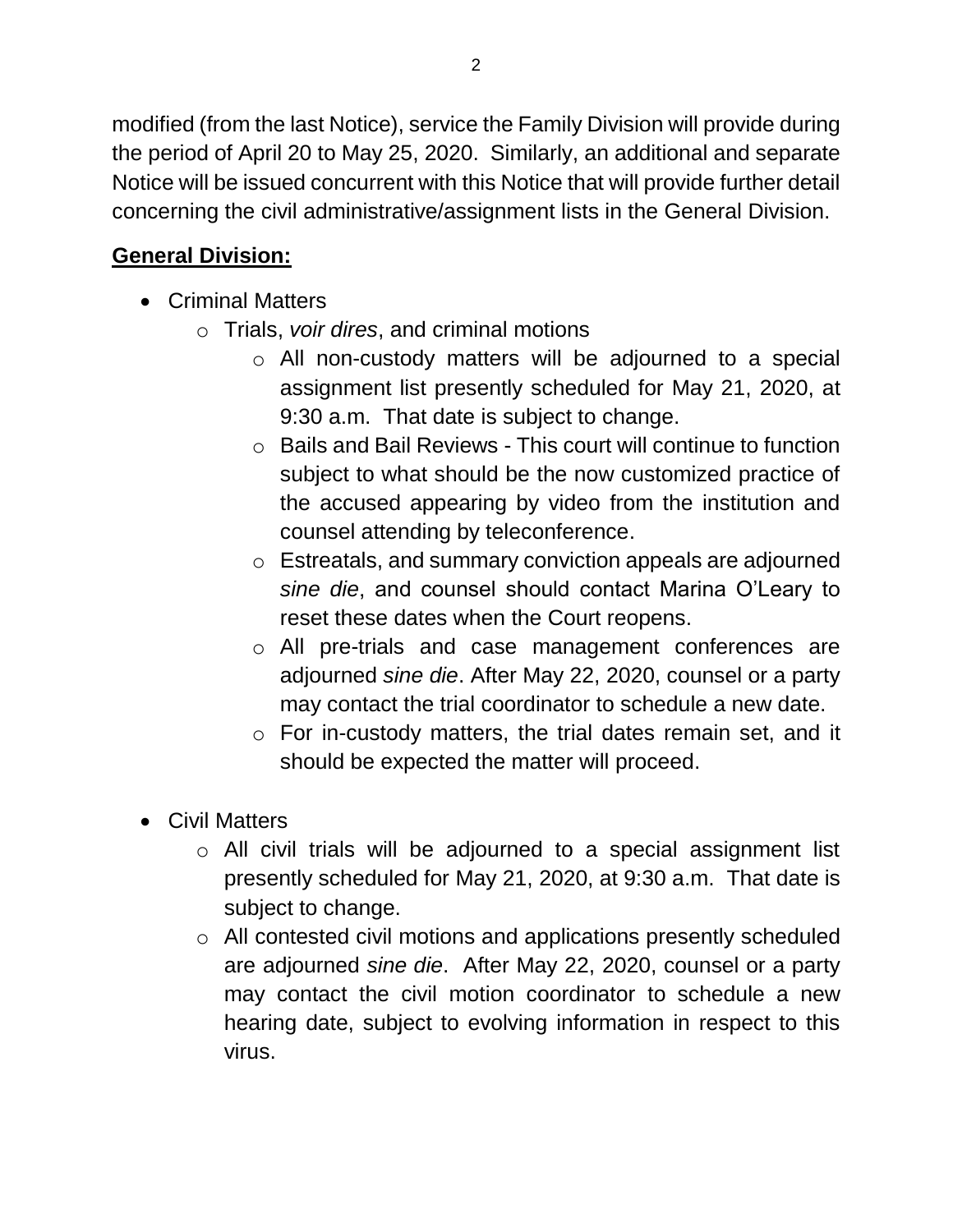- o The Uncontested Civil List is suspended until May 22, 2020. If your motion is an emergency, please contact the civil motion coordinator who will contact the duty judge, following which a determination will be made as to if and how the matter will proceed.
- o All other civil matters, including pre-trial conferences, case management conferences, small claim appeals, and JADRs, are adjourned *sine die*. After May 22, 2020, counsel or a party may contact the trial or motion coordinator to schedule a new date.

It should be understood that any and all miscellaneous matters not captured by the above direction, which the parties consider to be of an emergency nature, may still be addressed by a designated duty judge. If you believe your matter might fall into this category, you may contact the trial coordinator who will contact the duty judge, following which a determination will be made as to if and how the matter will proceed. It should also be understood that all urgent and time sensitive commercial matters within the jurisdiction of the commercial list will be administered and adjudicated as they arise.

#### **Family Division**

Effective April 20, 2020 through to May 22, 2020, all matters scheduled to appear in the Family Division are subject to the following limitations and direction, subject to the Family Division Notice to the Profession being released concurrently:

- Triage Screening List will be cancelled until further notice. Matters currently pending on this list will be addressed via fax and email to parties and counsel.
- All Triage Conferences, Case Conferences, CP Pre-Trials, CP and FD trials, all motions (including summary judgment motions), applications, JADRs, and in-chambers appointments (including FPA references) will be cancelled until further notice. All of the identified matters (with the exception of the in-chambers FPA appointments which will be adjourned *sine die*) that will be cancelled will be adjourned and spoken to on special assignment lists scheduled for May 21 and 22, 2020. These dates are subject to change.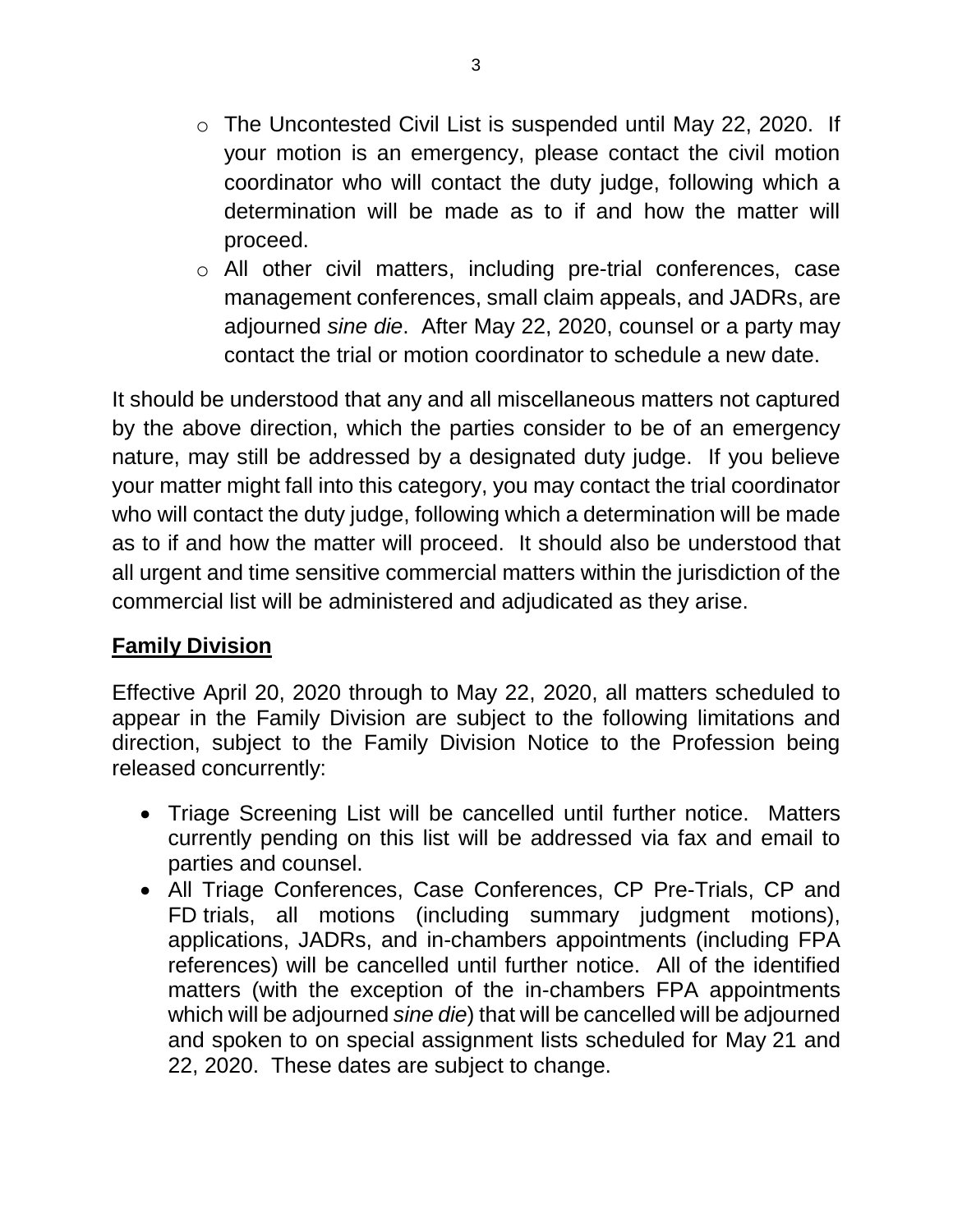- Child Protection Intake Dockets up to and including May 22, 2020 are cancelled. Matters currently scheduled to appear on those CP Intake Dockets between April 20, 2020 and May 22, 2020 will be adjourned to a special child administrative intake list on May 21, 2020.
- Any and all emergency hearings which are child protection related or those emergent matters flowing from the new FD Case Flow Model and "emergent" 70DD requests, may be addressed by a duty judge. If your matter is an emergency/emergent, please contact the triage conference coordinator who will contact the duty judge, following which a determination will be made as to if and how the matter will proceed.
- Protection Order Set Aside Docket and Hearings are cancelled until further notice. Currently scheduled matters for the period from April 20, 2020 to May 22, 2020 will be adjourned to a special administrative Protection Set Aside Docket on May 21 and 22, 2020.
- ISO Dockets during this period will be similarly cancelled and addressed on May 21, 2020, at a specially designated administrative list.

It should be understood that any and all miscellaneous matters not captured by the above direction, which the parties consider to be of an emergency nature, may still be addressed by a designated duty judge. If you believe your matter might fall into this category, you may contact the trial coordinator who will contact the duty judge, following which a determination will be made as to if and how the matter will proceed.

### **Court of Queen's Bench Regional Service**

This direction has application to all Court of Queen's Bench Judicial Centres, subject to any specified local customization.

- Thompson
	- o Any and all General Division matters scheduled to proceed in the above designated period will be adjourned to a special administrative assignment list which will be conducted by telephone on May 21, 2020, at 9:30 a.m.
	- o The previously announced Administrative List will occur on May 4, 2020. Any and all other Family Division matters are adjourned to the June 1, 2020 list.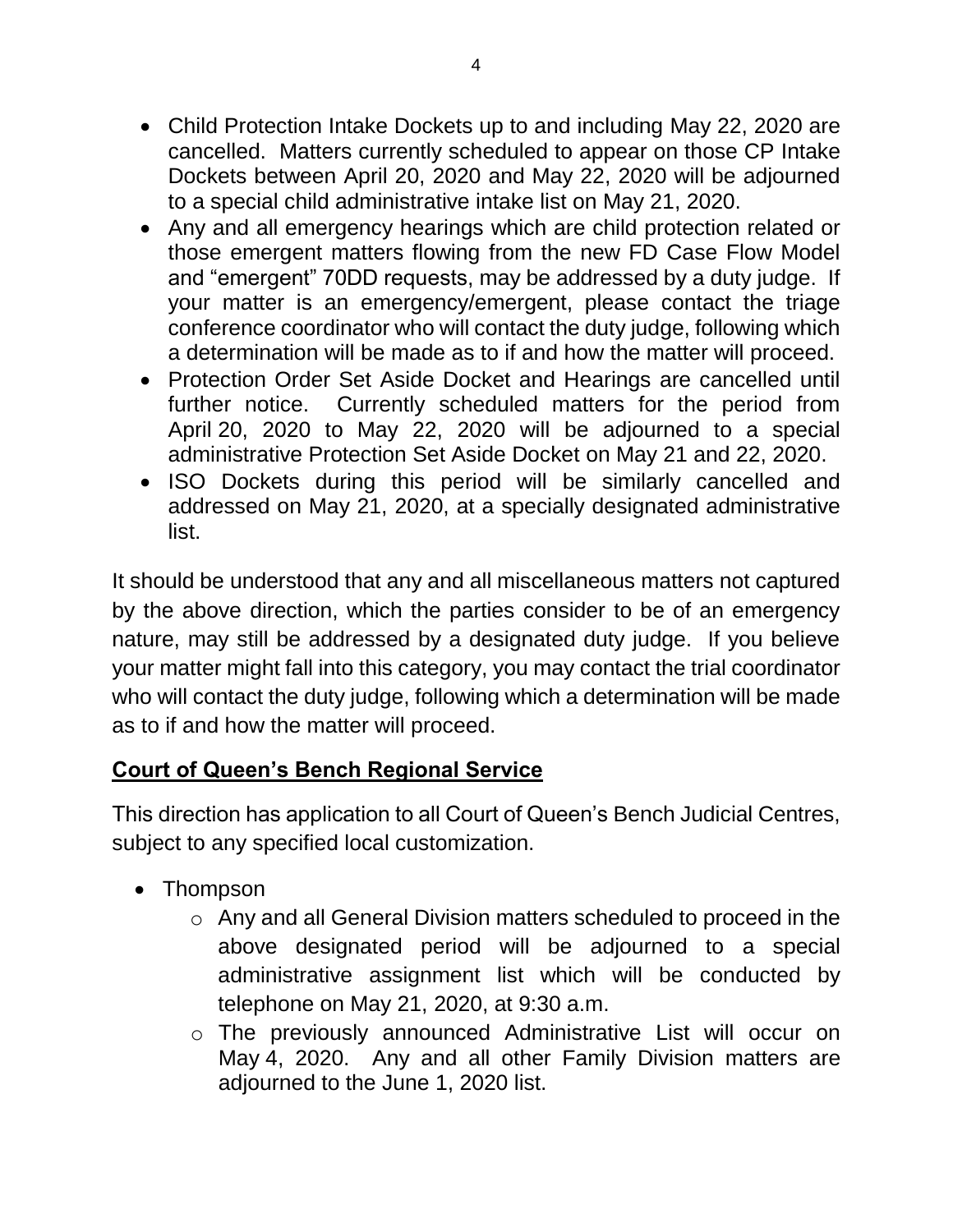- The Pas
	- o Any and all General Division matters scheduled to proceed in the above designated period will be adjourned to a special administrative assignment list which will be conducted by telephone on May 21, 2020, at 9:30 a.m.
	- o The previously announced Administrative List will occur on April 27 and a further Administrative List will occur on May 25, 2020.
- Morden
	- o Any and all General Division matters scheduled to proceed in the above designated period will be adjourned to a special administrative assignment list which will be conducted by telephone on May 21, 2020, at 9:30 a.m.
	- o The previously announced Administrative List will occur on May 4, 2020 and any and all other Family Division matters during the designated period will be adjourned to June 8, 2020.
- Flin Flon
	- o Any and all General Division matters scheduled to proceed in the above designated period will be adjourned to a special administrative assignment list which will be conducted by telephone on May 21, 2020, at 9:30 a.m.
	- o The previously announced Administrative List will occur on April 20, 2020 and a further Administrative List will occur on May 19, 2020. Any and all Family Division matters not otherwise being dealt with on the previously announced lists will be adjourned to June 15, 2020.
- St. Boniface
	- o Any and all General Division matters scheduled during the designated period will be adjourned to June 8, 2020.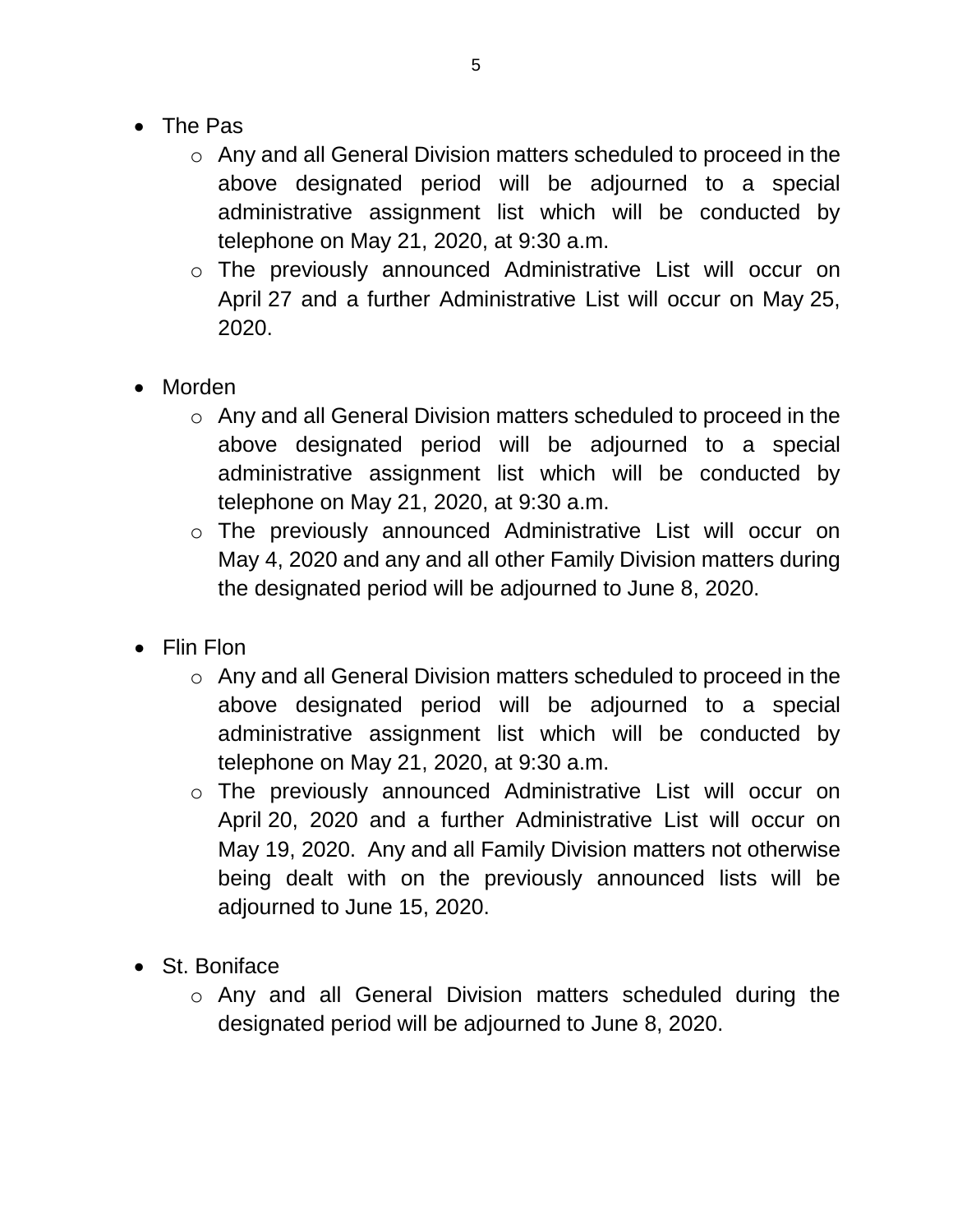- o The previously announced Administrative List will occur on May 6, 2020. Any and all other Family Division matters during the designated period are adjourned to June 10, 2020.
- Selkirk
	- o Any and all General Division matters during the designated period are adjourned to June 11, 2020.
	- o The previously announced Administrative List will occur on May 7, 2020. Any and all other Family Division matters during the designated period are adjourned to June 4, 2020.
- Brandon
	- o All General and Family Division (including child protection) matters that are adjourned will appear on special administrative assignment lists on May 21 and 22, 2020, the details of which will be designated by a direction issued by the Brandon Judicial Centre.
	- o It should be understood that any and all miscellaneous matters not captured by the above direction, which the parties consider to be of an emergency nature, may still be addressed by a designated duty judge. If you believe your matter might fall into this category, you may contact the Brandon trial coordinator who will contact the duty judge, following which a determination will be made as to if and how the matter will proceed.
- Dauphin
	- o All General and Family Division (including child protection) matters that are adjourned will appear on special administrative assignment lists on May 21, 2020, the details of which will be designated by a direction issued by the Dauphin Judicial Centre.
	- o It should be understood that any and all miscellaneous matters not captured by the above direction, which the parties consider to be of an emergency nature, may still be addressed by a designated duty judge. If you believe your matter might fall into